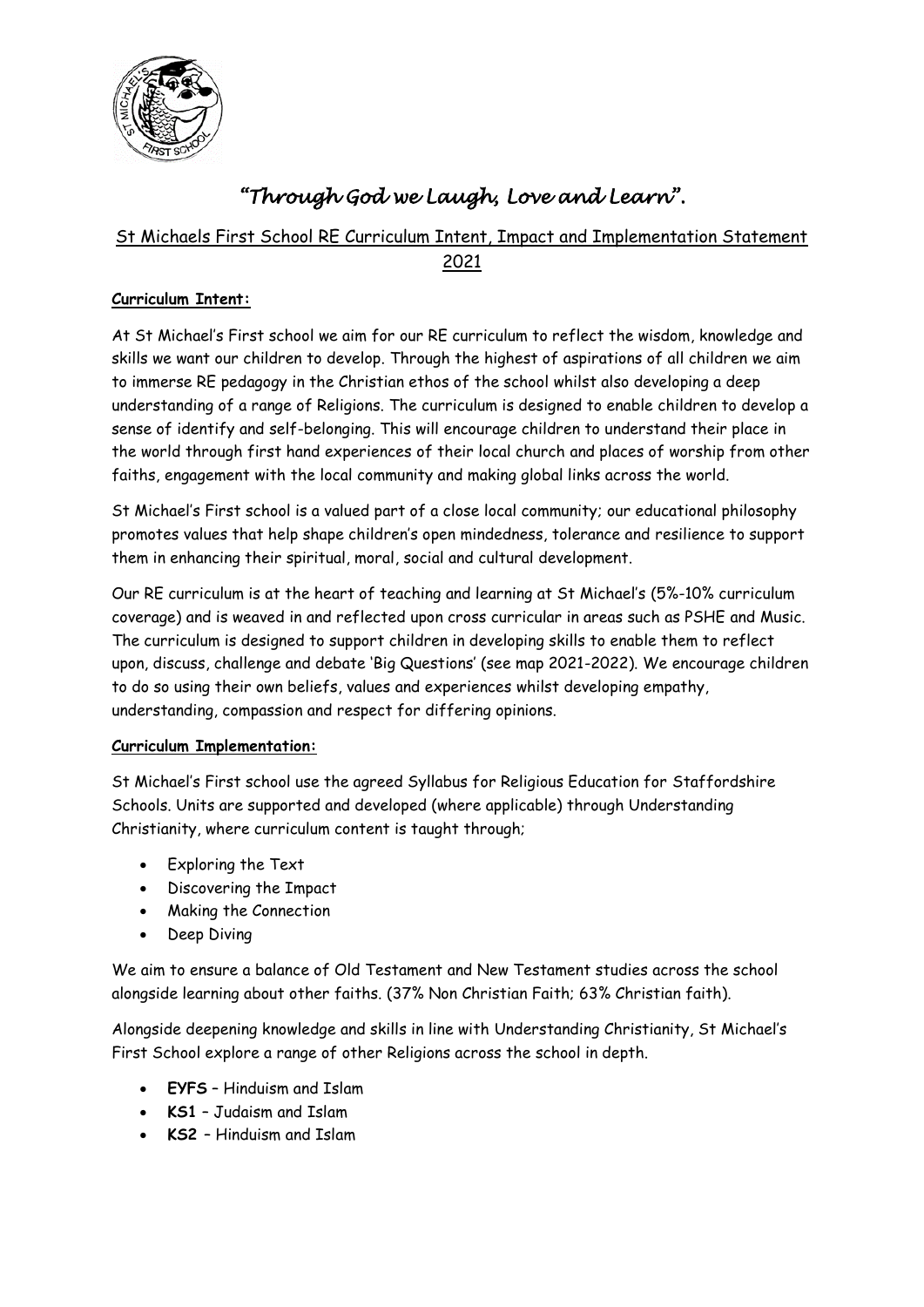

#### What might this look like?

- handling artefacts
- exploring scared texts
- using imaginative play or drama to express feelings and ideas
- responding to images, games, stories, art, music and dance
- meeting visitors from local religious communities

• making visits to religious places of worship where possible, and where not, making use of videos and the internet

• taking part in whole school events- (multi-faith days, Harvest Festival, school performances)

- participating in moments of quiet reflection
- participating in Open the Book assemblies
- using ICT to further explore religion and belief globally
- comparing religions and worldviews through discussion

#### **Curriculum Impact:**

•

The program of study for Religious Education at St Michael's is more than just a cycle of teaching, learning and assessment albeit paramount to children's progression within the subject. Our RE curriculum aims to challenge thoughts, raise questions, generate discussions and support children in their journey towards becoming positive global citizens.

The impact of Religious Education aims for children to deepen their understanding of Religion alongside developing a holistic reflection of their growing place in the world with an appreciation and respect neighbouring community of different faiths.

Religious Education offers children the opportunity to become part of a community with a mutual celebration of values helping to shape attitudes, beliefs and behaviours into positive role models.